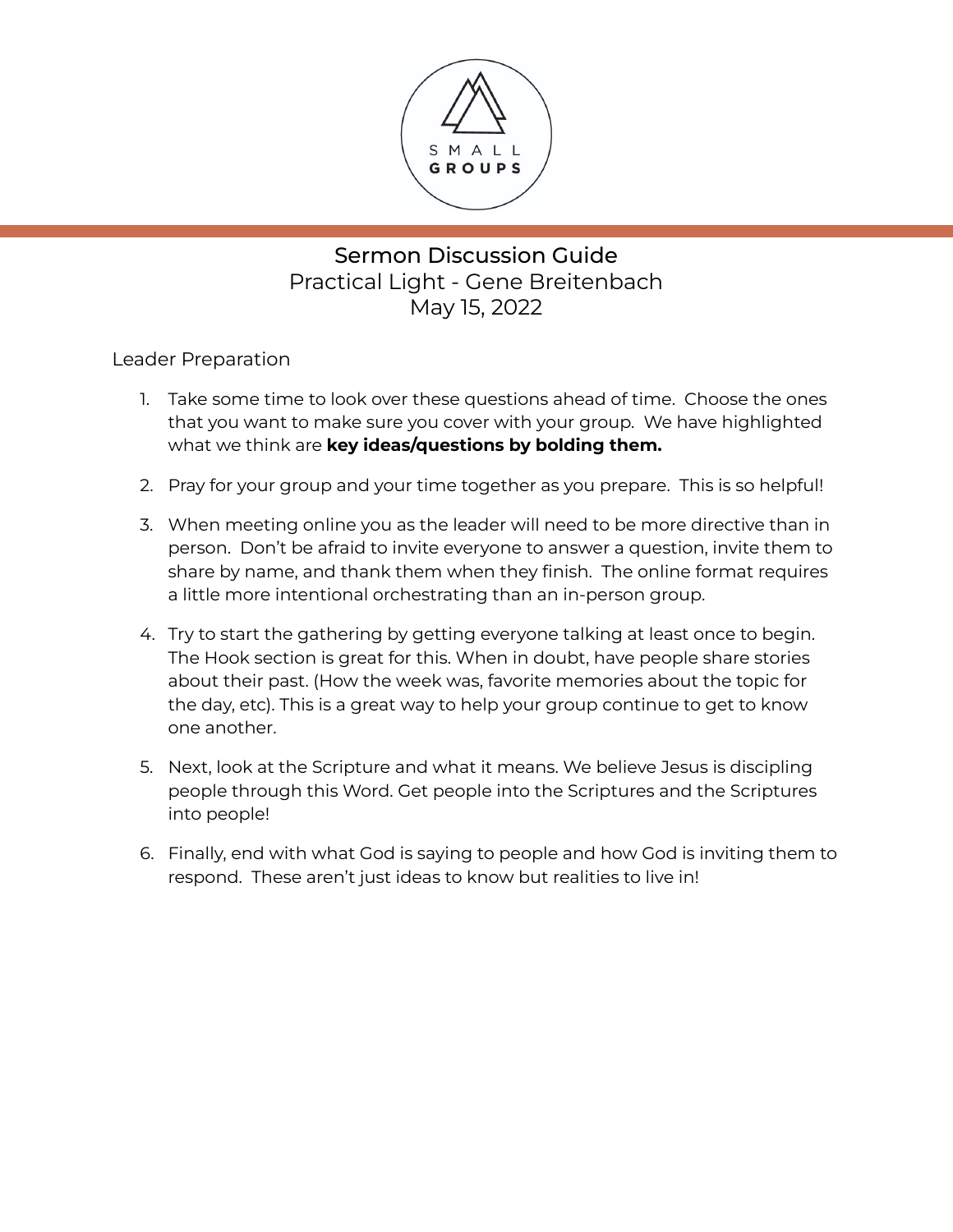

# Sermon Discussion Guide Practical Light - Gene Breitenbach May 15, 2022

### Hook - Getting to know one another

- 1. How is everyone doing this week? This could also be an icebreaker question related to the topic for discussion
- 2. Gene said on Sunday that "Life is full of storms. This is a constant." What are the storms in your life or your community's life this last week? Take a moment to share and perhaps some time to pray into them.

Questions (a slightly different format this week):

#### **1. Read back over Luke 4:14-21**

- 2. **List** the things that Jesus says has been fulfilled in his coming; what he has been anointed/sent to do. (i.e. sight for the blind, release the captives)
- 3. As this is Missions month, **identify** ways that God is moving through his people, like Jesus, to anoint and send and proclaim.
	- a. This can be church specific, i.e. Hillcrest missionaries or broad scale to the mission of the Gospel in the world or perhaps just in your own heart and life.
	- b. Resources:
		- i. Hillcrest's missions page which links to each of our missionaries webpages: <https://www.hcbellingham.com/missions/>
		- ii. Operation World is another great resource to learn about God's ongoing work in the world around us: <https://operationworld.org/>
- 4. God's mission is not limited to our time and place. He has been working since before time began, is working now, and will work until all know His name.
	- a. Spend some time praying. Praying for the work of missionaries, for the work to be done through each of you, through our church, in our community, and radiating all over the globe.
	- b. Pray into the future, knowing that Jesus is the only, as Gene noted, "practical solution" to life's questions